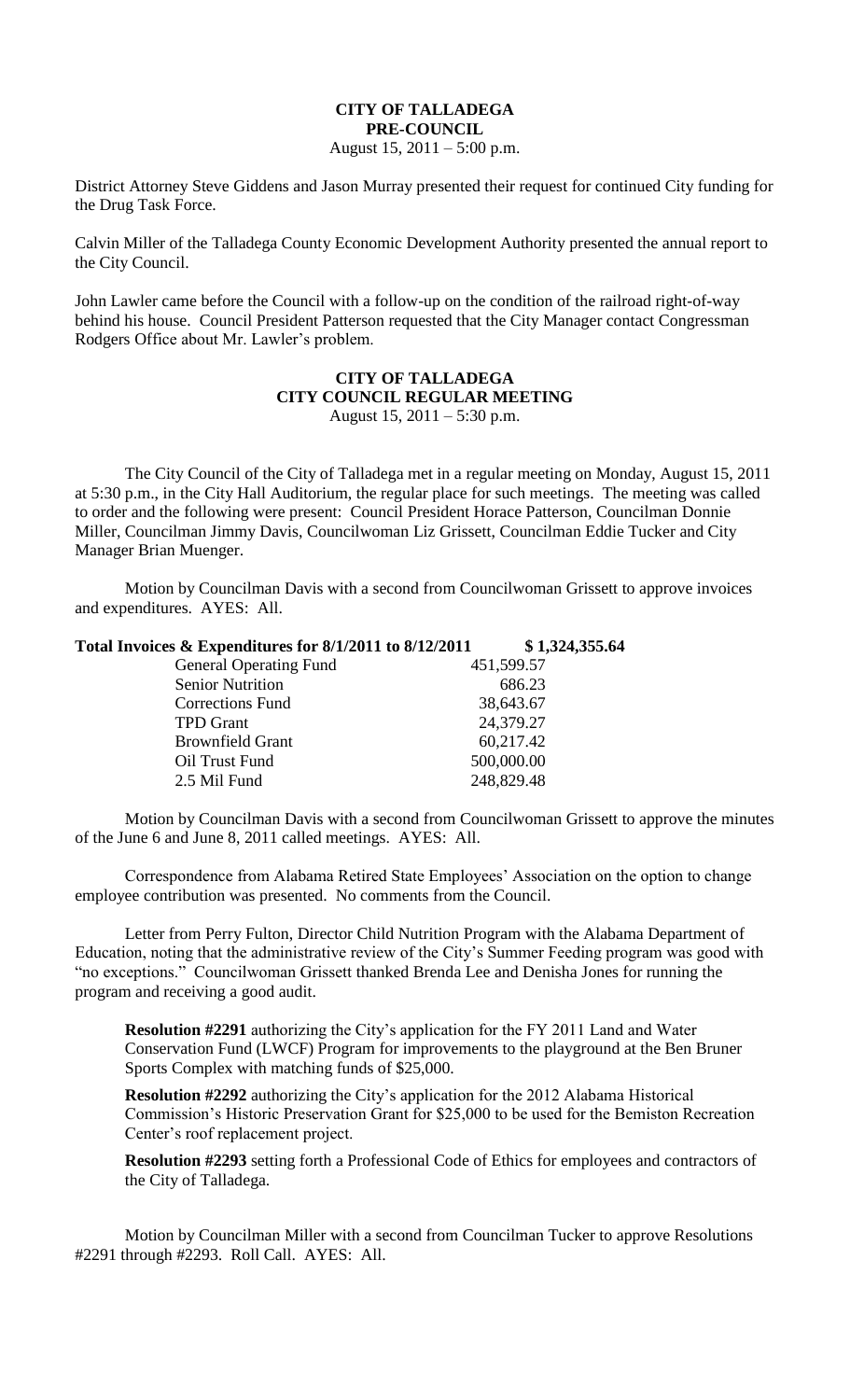**Ordinance #1703** amending Ordinance No. 1120, City of Talladega Zoning Ordinance, to provide standards and procedures specifically relevant to the placement and permanent attachment of Manufactured Homes to lots within the city limits.

Motion by Councilman Miller with a second from Councilwoman Grissett for immediate consideration of Ordinance #1703. Roll Call. AYES: All.

Motion by Councilman Davis with a second from Councilman Miller for reading of the heading only of Ordinance #1703. Roll Call. AYES: All.

AN ORDINANCE AMENDING ORDINANCE NUMBER 1120, AS AMENDED BY ORDINANCES HERETOFORE ADOPTED, SAID ORDINANCE, AND THE AMENDMENTS RELATED THERETO, BEING ENTITLED "TALLADEGA, ALABAMA, ZONING ORDINANCE", AS FOLLOWS; AND REPEALING ORDINANCE 1615; AND IN NO OTHER PARTICULARS;

Motion by Councilman Miller with a second by Councilwoman Grissett for the adoption of Ordinance #1703. Roll Call. AYES: All.

**Ordinance #1704** sets forth an equitable standard for approving applications for home occupations within the City limits by the Talladega Planning Commission.

Motion by Councilman Miller with a second from Councilwoman Grissett for immediate consideration of Ordinance #1704. Roll Call. AYES: All.

Motion by Councilman Davis with a second from Councilman Miller for reading of the heading only of Ordinance #1704. Roll Call. AYES: All.

AN ORDINANCE AMENDING ORDINANCE NUMBER 1120, AS AMENDED BY ORDINANCES HERETOFORE ADOPTED, SAID ORDINANCE, AND THE AMENDMENTS RELATED THERETO, BEING ENTITLED "TALLADEGA, ALABAMA, ZONING ORDINANCE", AS FOLLOWS; AND IN NO OTHER PARTICULARS:

Motion by Councilman Miller with a second by Councilwoman Grissett for the adoption of Ordinance #1704. Roll Call. AYES: All.

Motion by Councilman Davis with a second by Councilwoman Grissett to approve invoices and expenditures for the Water Department. AYES: Council President Patterson, Councilman Davis, Councilwoman Grissett, and Councilman Miller; NAY: Councilman Tucker.

| Water Department Expenditures for 8/3/11 to 8/1/2011 | \$466,864.95 |
|------------------------------------------------------|--------------|
| 317,319.95                                           |              |
| 103,375.00                                           |              |
| 46,170.00                                            |              |
|                                                      |              |

**Resolution #2294** approving a contract with Insite Engineering for survey and design services for the proposed water extension along Taylors Mill Road for a cost \$16,750.

Motion by Councilman Davis with a second from Councilwoman Grissett to approve Resolution #2294. AYES: Council President Patterson, Councilman Davis, Councilwoman Grissett, and Councilman Miller; NAY: Councilman Tucker.

Councilman Tucker clarified his vote by stating that he is all for the quality of water improvements but that his former objection to the City taking over the Water Department prompts his nay vote.

Motion by Councilman Davis with a second from Councilman Miller on the Mutual Aid Agreement with the City of Ohatchee for storm cleanup. AYES: All.

Motion by Councilwoman Grissett with a second from Councilman Miller to approve the Community Appearance Department's hiring request for two labor maintenance workers. AYES: All.

Council was presented with a Mosquito Spraying program. Council President Patterson asked if the ditch behind Mr. Lawler's house was included in the spraying.

Council was presented with the Non-Domesticated Animal Control Policy.

There was a great deal of discussion on the cleaning out of ditches on private property. Councilman Tucker indicated that the City had always cleared the drainage ditches even on private property and had set a precedence that would hold up in court. Councilman Miller agreed with